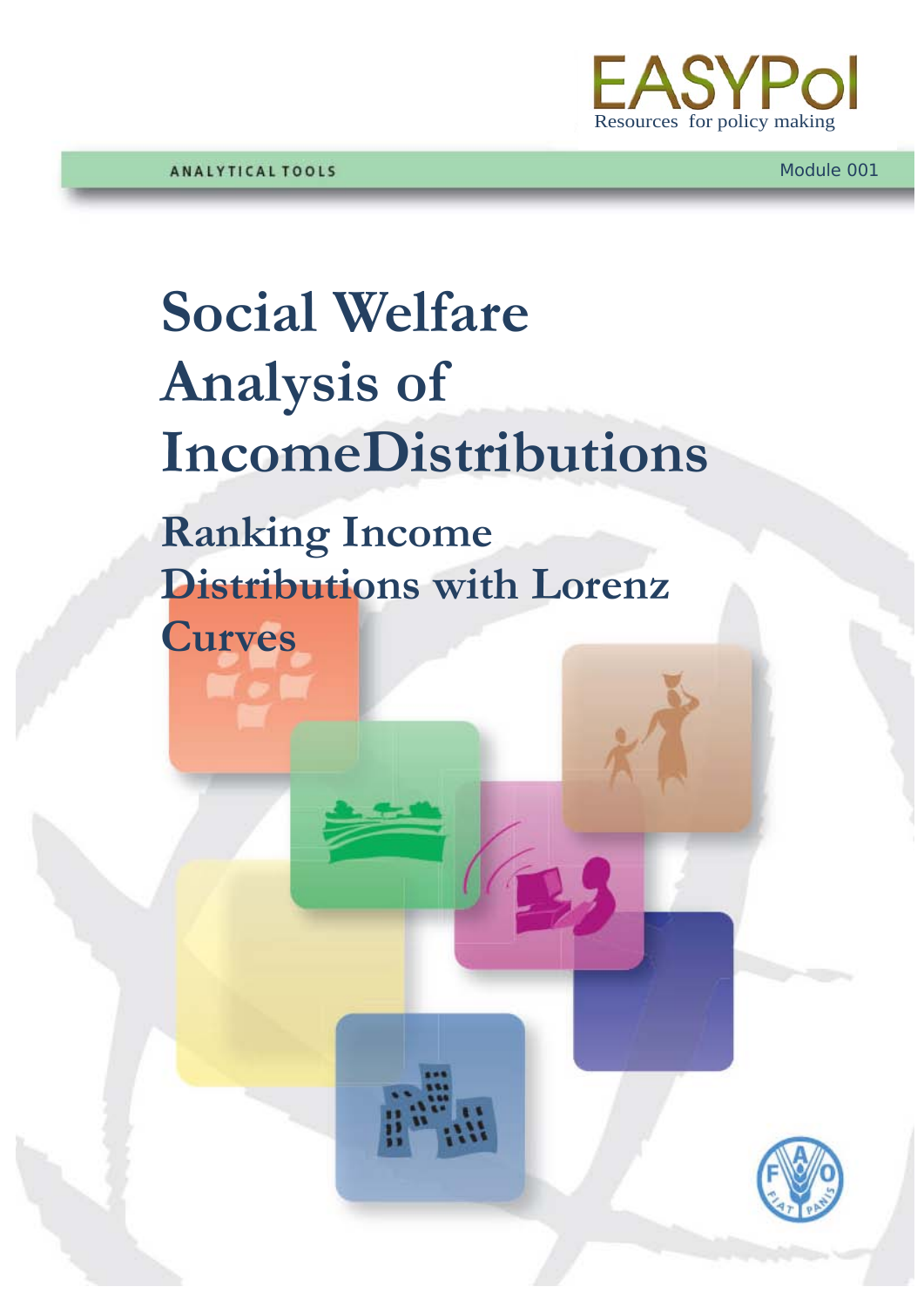

# **Social Welfare Analysis of Income Distributions**

# **Ranking Income Distributions with Lorenz Curves**

by

Lorenzo Giovanni Bellù, Agricultural Policy Support Service, Policy Assistance Division, FAO, Rome, Italy Paolo Liberati, University of Urbino, "Carlo Bo", Institute of Economics, Urbino, Italy

for the

# FOOD AND AGRICULTURE ORGANIZATION OF THE UNITED NATIONS



#### **About EASYPol**

The EASYPol home page is available at: *[www.fao.org/easypol](http://www.fao.org/easypol)*

EASYPol is a multilingual repository of freely downloadable resources for policy making in agriculture, rural development and food security. The resources are the results of research and field work by policy experts at FAO. The site is maintained by FAO's [Policy Assistance](http://www.fao.org/tc/policy-support)  [Support Service,](http://www.fao.org/tc/policy-support) Policy and Programme Development Support Division, FAO.

This modules is part of the resource package Analysis and monitoring of socio-economic [impacts of policies.](http://www.fao.org/easypol/output/browse_by_training_path.asp?Lchain=&id=303&id_cat=303&display=&first=&type=&latestrecords=&pub_id=303&abstr_type=&abstr=&menuitem=&ascdes=&ordenAnt=4&orden=4&boton=1&Direccion=4)

The designations employed and the presentation of the material in this information product do not imply the expression of any opinion whatsoever on the part of the Food and Agriculture Organization of the United Nations concerning the legal status of any country, territory, city or area or of its authorities, or concerning the delimitation of its frontiers or boundaries.

[© FAO November](http://www.fao.org/copyright_EN.htm) 2005: All rights reserved. Reproduction and dissemination of material contained on FAO's Web site for educational or other non-commercial purposes are authorized without any prior written permission from the copyright holders provided the source is fully acknowledged. Reproduction of material for resale or other commercial purposes is prohibited without the written permission of the copyright holders.<br>Applications for such permission should be addressed to: **copyright@fao.org**. Applications for such permission should be addressed to: **copyright@fao.org**.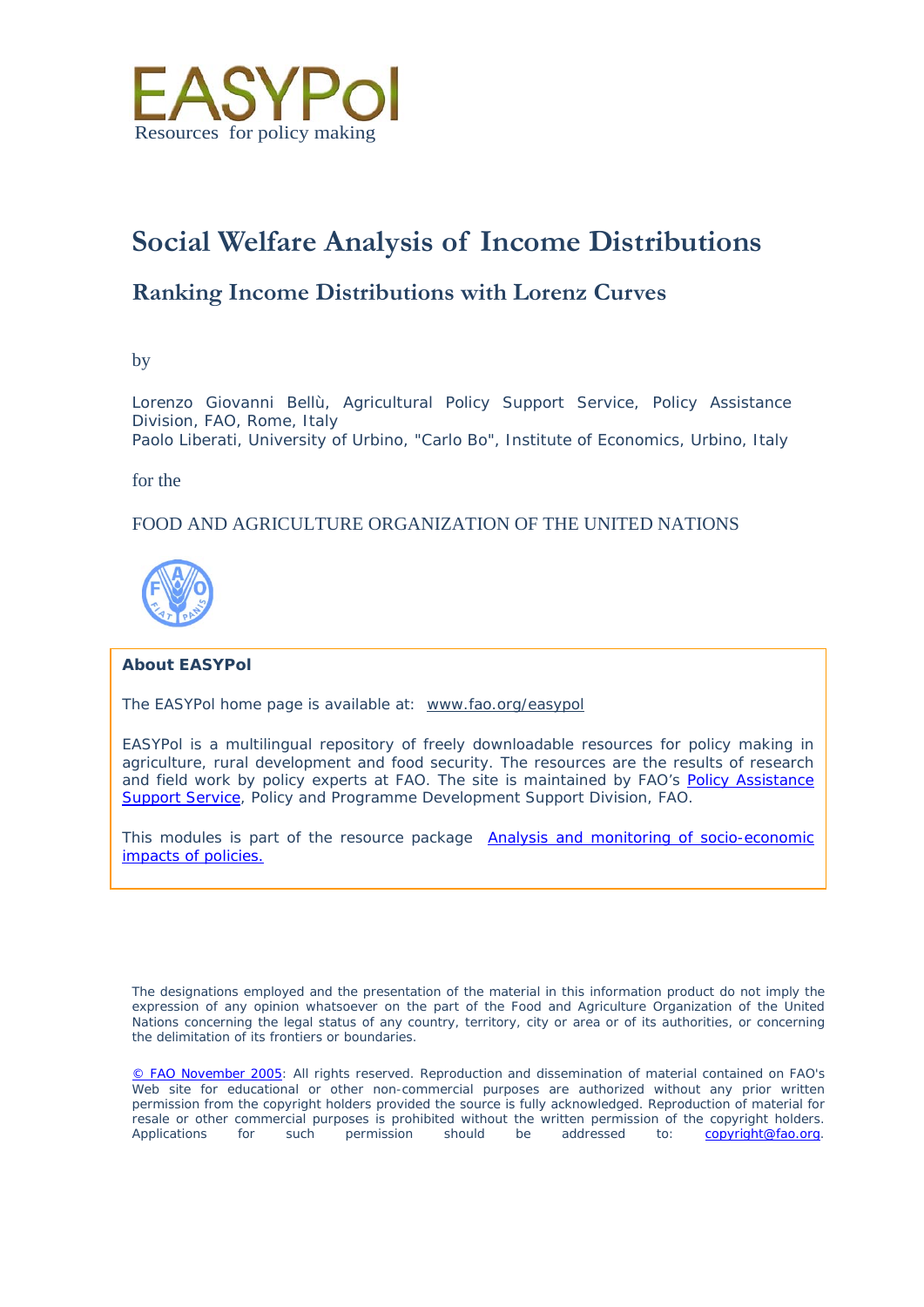# Table of Contents

| 1              |                                                                       |                                                                             |  |  |  |  |
|----------------|-----------------------------------------------------------------------|-----------------------------------------------------------------------------|--|--|--|--|
| $\mathcal{P}$  |                                                                       |                                                                             |  |  |  |  |
| 3              |                                                                       |                                                                             |  |  |  |  |
|                | 3.1                                                                   |                                                                             |  |  |  |  |
|                | $3.2^{\circ}$                                                         |                                                                             |  |  |  |  |
| $\overline{4}$ |                                                                       | A step-by-step procedure to rank income distributions with Lorenz dominance |  |  |  |  |
| 5              | Step-by-step examples for welfare comparison with Lorenz dominance  5 |                                                                             |  |  |  |  |
| 6              |                                                                       |                                                                             |  |  |  |  |
| $\overline{7}$ |                                                                       |                                                                             |  |  |  |  |
| 8              |                                                                       |                                                                             |  |  |  |  |
|                | 8.1                                                                   |                                                                             |  |  |  |  |
|                | 8.2                                                                   |                                                                             |  |  |  |  |
|                | 8.3                                                                   |                                                                             |  |  |  |  |
| $\mathsf Q$    |                                                                       |                                                                             |  |  |  |  |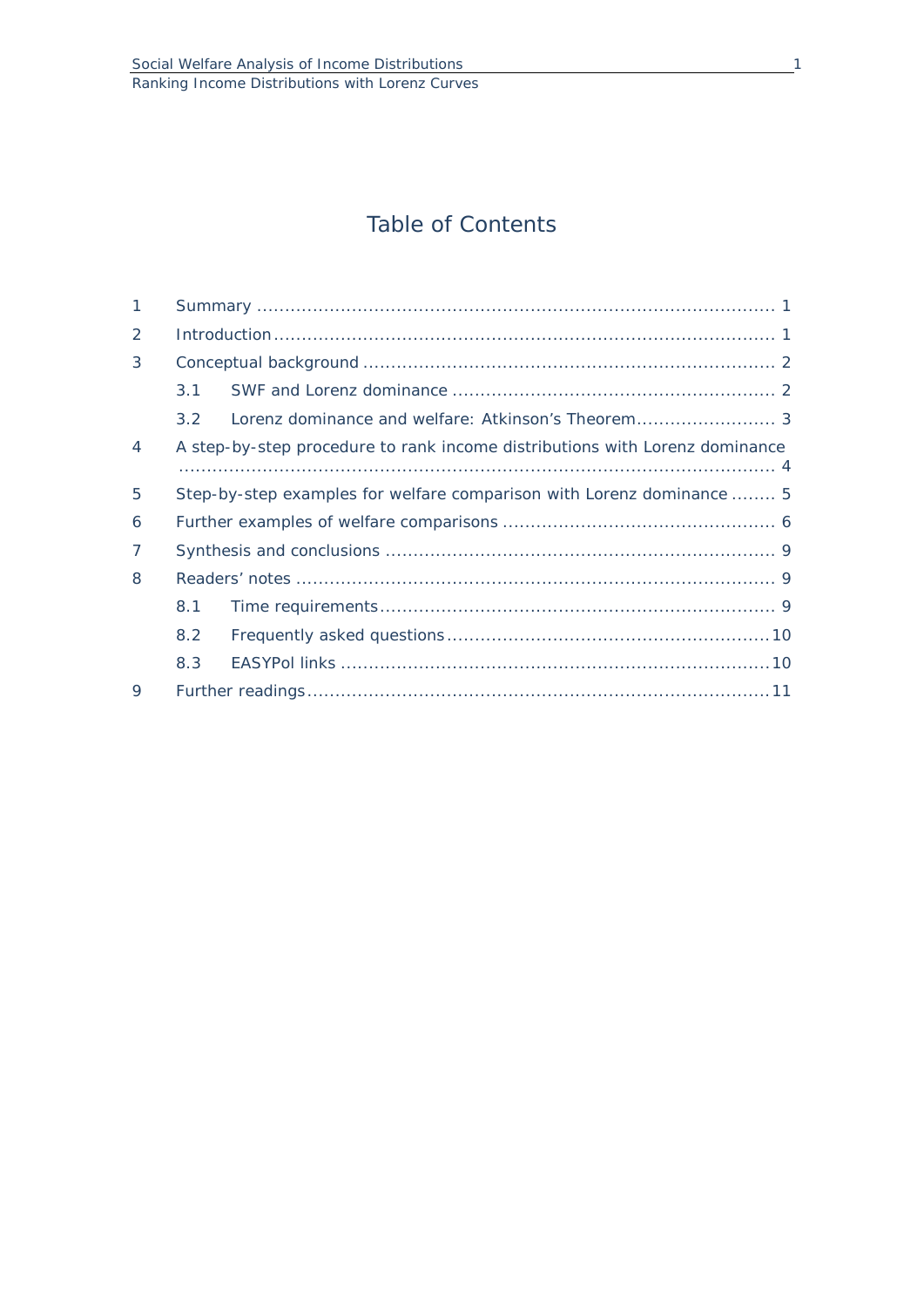## **1 SUMMARY**

This module illustrates how **[Lorenz Curves](http://www.fao.org/tc/easypol/output/glossary_term.asp?id=14901)** can be used to identify the best income distribution on social welfare grounds, within a set of alternative income distributions generated by different policy options.

After highlighting some drawbacks of using specific functional forms of the **[Social](http://www.fao.org/tc/easypol/output/glossary_term.asp?id=14941)  [Welfare Function \(SWF\)](http://www.fao.org/tc/easypol/output/glossary_term.asp?id=14941)** to infer welfare judgments, the rationale for using Lorenz Curves to rank income distributions is provided in a step-by-step procedure and is illustrated with some simple numerical examples. This module also points out the limitations of Lorenz dominance and highlights how, in some circumstances, it is necessary to use **Generalised [Lorenz \(GL\) Curves](http://www.fao.org/tc/easypol/output/glossary_term.asp?id=14942)**[1](#page-3-0) .

# **2 INTRODUCTION**

This module belongs to a set of modules which discuss how to rank different income distributions on welfare grounds that are generated by alternative policy options, such as: private investment support, input subsidies, output protection. this module, is useful in situations where the analyst has to provide information about the likely impact of a policy measure such as a tax/benefit reform, infrastructural investment policy, a specific sectoral or sub-sectoral policy on the distribution of income, more specifically, to answer policy questions such as whether the policy measure under investigation leads to a social welfare improvement or not.

#### **Objectives**

The main objective of this module is to illustrate how Lorenz Curves can be used to rank income distributions on welfare grounds. The user will learn how to make use of **[Lorenz dominance](http://www.fao.org/tc/easypol/output/glossary_term.asp?id=14922)** to draw conclusions on the most preferred income distribution within a set of possible income distributions generated by alternative policy options. He will also learn about the limitations of Lorenz Curves in some cases.

#### **Target audience**

 $\overline{a}$ 

This module targets different categories of users in different contexts, for example:

- **trainers** can use this module in capacity development activities e.g. to teach policy analysts how to use household data in policy work;
- **policy analysts** can use this module as reference material when carrying out their on-the-job tasks;
- **lecturers** in academic courses can use this material to support under-graduate courses in welfare economics, economic policy, development economics and related fields;

<span id="page-3-0"></span><sup>&</sup>lt;sup>1</sup> Generalised Lorenz curves as tools to rank income distributions are discussed in the EASYPol Module 002: *[Social Welfare Analysis of Income Distributions: Ranking Income](http://www.fao.org/docs/up/easypol/306/swa_gen_lorenzcurves_002en.pdf)  [Distributions with Generalised Lorenz Curves](http://www.fao.org/docs/up/easypol/306/swa_gen_lorenzcurves_002en.pdf).*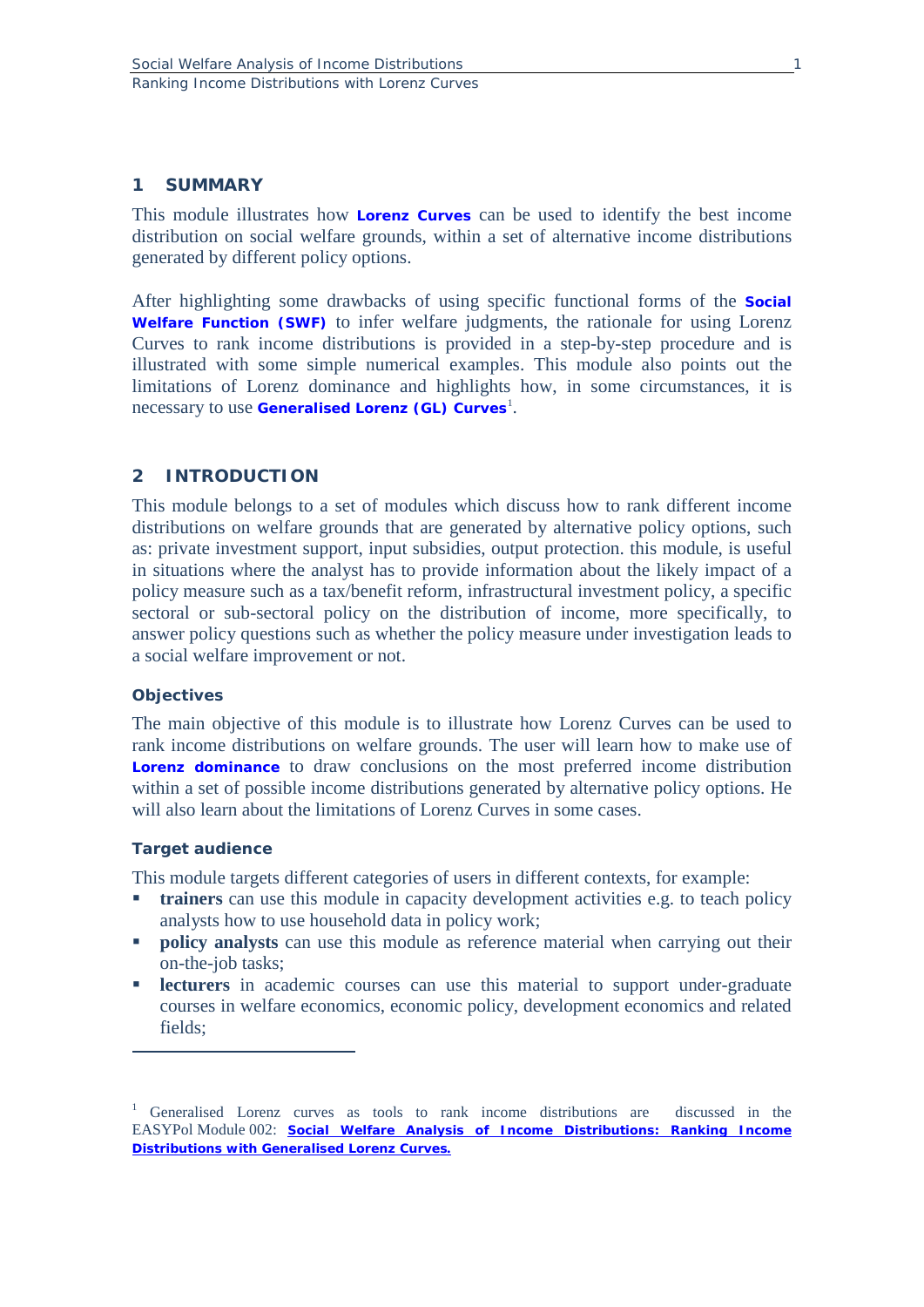**other users,** such as NGOs, political parties, professional organizations or consulting firms that are willing to enhance their expertise in analyzing welfare impacts of policies by means of analyzing changes in income distributions.

# **Required background**

The trainer is strongly recommended to verify how adequate the trainees' background is, notably their understanding of the concepts of "income distribution" and "social welfare" and, possibly, basic principles of calculus. In particular, the user must be familiar with concepts of:

- policy impact simulations;
- income distribution;
- Lorenz Curves and technicalities:
- social welfare and social welfare functions.

If their background is weak or missing, the trainer may consider delivering other EASYPol modules beforehand, as highlighted in the introduction. Other technicalities present in this module should be understood by all people with an elementary knowledge of basic mathematics and statistics.

Throughout the text, where relevant, you will also find references to applications in a real country case, references to complementary EASYPol modules, notes for trainers and complementary capacity building facilities<sup>[2](#page-4-0)</sup>. A complete set of useful links to related EASYPol modules is provided at the end of the document.

# **3 CONCEPTUAL BACKGROUND**

This section highlights the analogies and differences between welfare ranking with specific functional forms of the SWF or with Lorenz dominance.

# **3.1 SWF and Lorenz dominance**

By ranking distributions on the basis of their Lorenz dominance**,** an inequality-averse decision-maker can rank income distributions on welfare grounds by exploiting some properties of the Lorenz Curves.

Levels of welfare for any given income distribution can be calculated by specifying an SWF. In this way, given a set of income distributions, we can reduce any income distribution in this set to a single number, thereby generating a «complete ranking» of

 $\overline{a}$ 

 $2$  EASYPol hyperlinks are shown in blue, as follows:

<span id="page-4-0"></span>a) resource packages are shown in **underlined bold font**;

b) other EASYPol modules or complementary EASYPol materials are in *bold underlined italics*;

c) links to the glossary are in **bold**; and

d) external links are in *italics*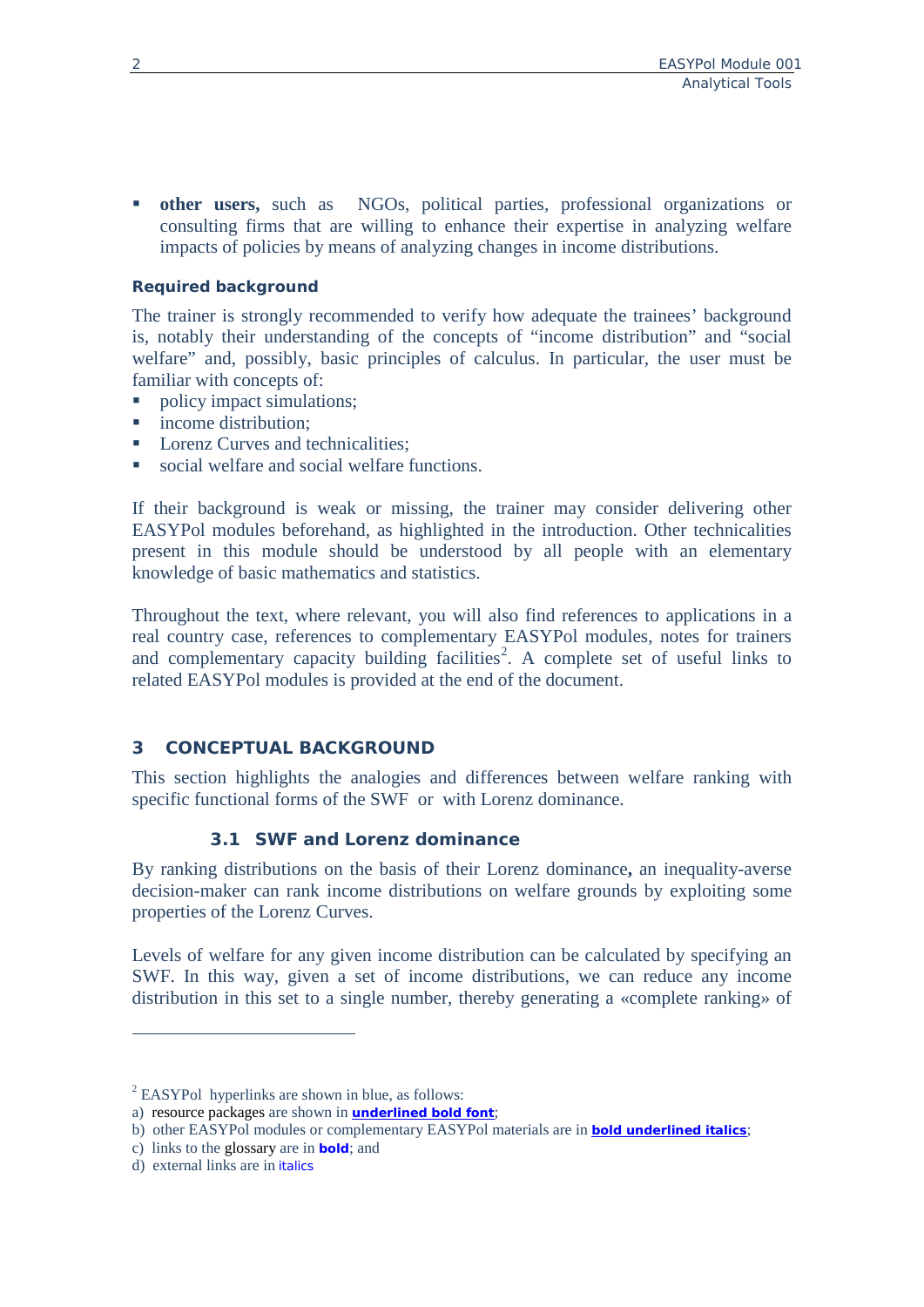the set. However, in order to obtain this complete ranking, we have to specify the mathematical relationship between individual incomes and social welfare.

Therefore, a natural question to ask is: how do you choose among many functional forms? In addition, there is no guarantee that the same ranking also holds for alternative functional forms of the SWF, even if all of them satisfy the two general requirements that the SWF should be increasing in income and concave<sup>[3](#page-5-0)</sup>.

#### **3.2 Lorenz dominance and welfare: Atkinson's Theorem**

However, it is not always necessary to specify the functional form of the SWF to identify the best distribution in terms of welfare as it is sometimes sufficient to identify the Lorenz dominating distribution. Lorenz Curves have already been discussed as a tool to detect inequality in income distributions<sup>[4](#page-5-1)</sup>. In this module, Lorenz Curves will be used to rank income distributions by level of welfare. What is of interest now, is to understand whether you can pass from inequality to welfare considerations simply by using the information contained in the Lorenz Curves.

The **[Atkinson Theorem](http://www.fao.org/tc/easypol/output/glossary_term.asp?id=14943)**: In 1970, Atkinson established a well-known theorem covering the passage from inequality to welfare.

#### **Box 1 - Atkinson's Theorem (1970)**

If the following three conditions are satisfied:

a) The Lorenz Curve of distribution **Y** dominates the Lorenz Curve of distribution **X**. b) the distributions have an equal mean income or the Y mean is greater than the X

mean income.

 $\overline{a}$ 

c) The decision-maker is income-seeking and inequality-averse (i.e. the SWF has positive first derivative and negative second derivative with respect to individual incomes). then, social welfare is higher in **Y** than in **X**.

The Atkinson Theorem states that, from the point of view of an income-seeking and inequality-averse decision-maker, Lorenz-dominace is a necessary and sufficient condition to detect welfare superiority in the dominating distribution, provided that it has the same or higher mean than that of the dominated distribution (see Box 1, above). This is an important result, because it is independent of the exact functional form of the SWF. Its only requirement is that it increases in income and that it is concave (inequality averse). Thus, in these cases Lorenz dominance implies welfare superiority[5](#page-5-2) .

<span id="page-5-0"></span><sup>&</sup>lt;sup>3</sup> In mathematical terms these requirements imply positive first derivative and negative second derivative of the SWF with respect to individual incomes: W'>0 and W" $\leq$ 0.

<span id="page-5-2"></span><span id="page-5-1"></span><sup>&</sup>lt;sup>4</sup> Refer to the EASYPol Module 000: **[Charting Income Inequality: The Lorenz Curve](http://www.fao.org/docs/up/easypol/302/charting_income_inequality_000en.pdf)**.<br><sup>5</sup> Proof of the Atkinson Theorem for continuous SWFs and continuous income distributions is provided in: Lambert, 1993, pp. 62 to 66.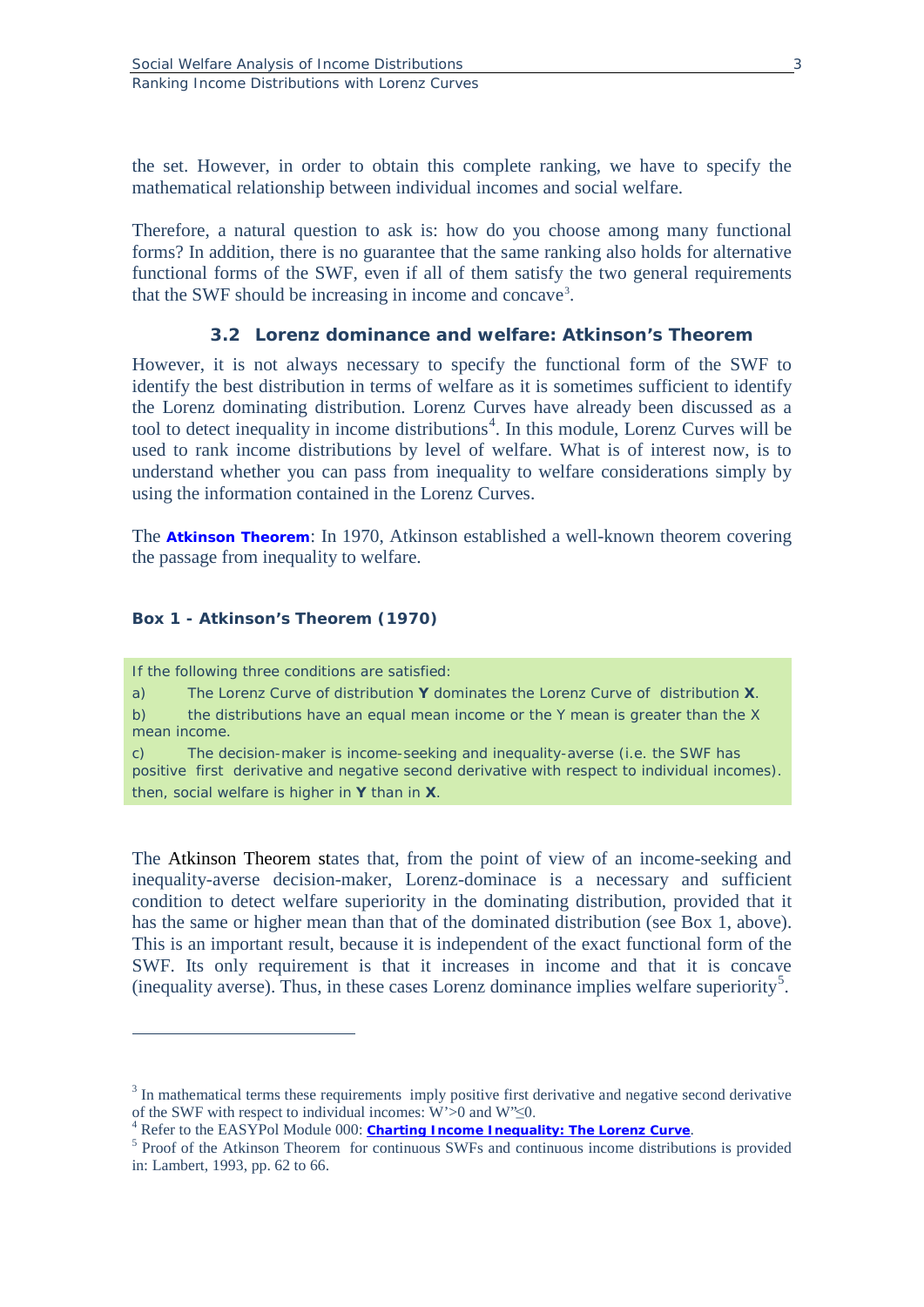When using Lorenz Curves to rank income distributions on welfare grounds, one of the following cases will occur:

the dominating distribution has a higher or equal mean, therefore, it is welfare superior;

the dominating distribution has a lower mean. No conclusive judgement about welfare superiority is possible;

there is no domination of one distribution over the other (Lorenz Curves cross). No conclusive judgement about welfare superiority is possible

If case i) occurs, the Atkinson Theorem can be applied, thus distributions can be ranked. If either cases ii) or iii) occur, further analysis with other tools is required<sup>[6](#page-6-0)</sup>.

# **4 A STEP-BY-STEP PROCEDURE TO RANK INCOME DISTRIBUTIONS WITH LORENZ DOMINANCE**

Figure 1 below illustrates how to perform welfare comparisons to rank income distributions by applying Atkinson's Theorem.

## **Figure 1 - A step-by-step procedure to rank income distributions using Lorenz dominance**

| <b>STEP</b>              | <b>OPERATIONAL CONTENT</b>                                                                                                                                         |
|--------------------------|--------------------------------------------------------------------------------------------------------------------------------------------------------------------|
| 1                        | Sort income distributions by income level                                                                                                                          |
| $\mathcal{P}$            | Check whether income distributions have<br>different mean incomes                                                                                                  |
| 3                        | Build Lorenz Curves for each income<br>distribution                                                                                                                |
| $\boldsymbol{\varDelta}$ | Plot Lorenz Curves and check for                                                                                                                                   |
|                          | dominance                                                                                                                                                          |
|                          |                                                                                                                                                                    |
| 5                        | Conclusion: if there is Lorenz dominance<br>and the dominating distribution has equal<br>or higher mean income, the dominating<br>distribution is welfare superior |

 $\overline{a}$ 

<span id="page-6-0"></span><sup>&</sup>lt;sup>6</sup> Refer to the EASYPol Module 002: **Social Welfare Analysis of Income Distributions: Ranking** *[Income Distributions with Generalised Lorenz Curves](http://www.fao.org/docs/up/easypol/306/swa_gen_lorenzcurves_002en.pdf),* and related EASYPol modules.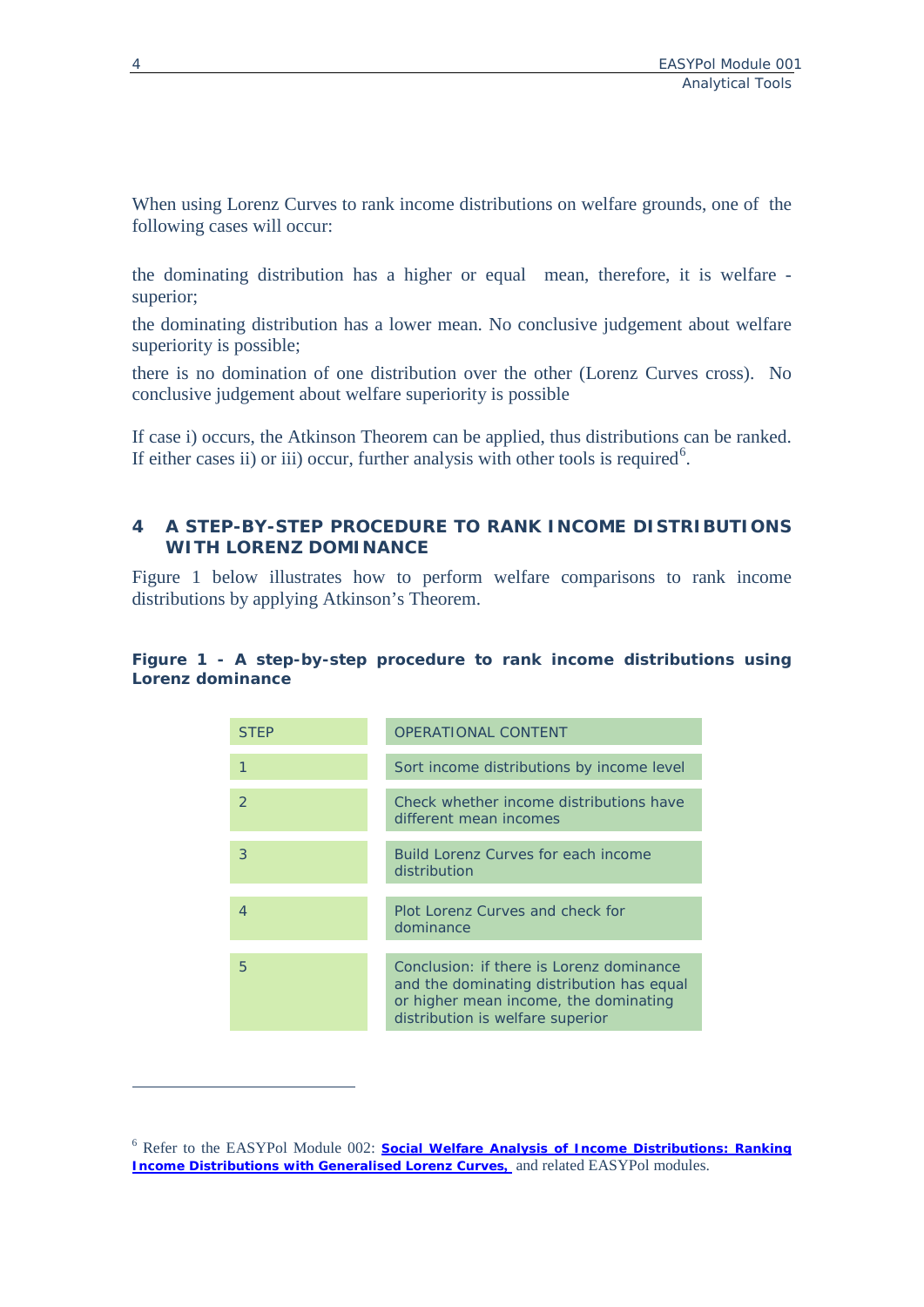# **5 STEP-BY-STEP EXAMPLES FOR WELFARE COMPARISON WITH LORENZ DOMINANCE**

To demonstrate the above step-by-step procedure, consider the following simple example that is based on an illustrative income distribution.

*Example: There are five individuals whose incomes, expressed in monetary units, are reported in Table 1, in columns "income distribution A". Let us assume that distribution A is the benchmark reflecting the without policy situation. This base-case will be modified by a redistributive policy, shifting one unit of income from individual 2 to individual 1, and one unit of income from individual 5 to individual 3, thereby generating the new income distribution B. This is a case of transfers from richer to poorer individuals.* 

Will the decision maker, who is income-seeking and inequality-averter, decide to implement this policy? In other words, is distribution B welfare-superior to A? The step-by-step procedure can be applied to answer this question.

**Step 1** requires that the income distributions to be compared be sorted by income levels, as already reported in Table 1, below.

**Step 2** aims at verifying the mean income distribution. The mean of the two distributions is 9 income units for both the distributions, as reported in Table 1. This policy does not alter the mean income. After checking for dominance, information about the mean will be used to apply the Atkinson Theorem.

**Step 3** requires that Lorenz Curves for each income distribution be built<sup>[7](#page-7-0)</sup>.

**Step 4** requires that Lorenz Curves be plotted and checked for dominance. Lorenz Curves are reported in Figure 2a, below. To facilitate checking for dominance, the difference between the Lorenz Curve ordinates of B and A are calculated and illustrated in Figure 2b. Note that all the differences are positive, implying that B dominates A.

**Step 5** requires that the Atkinson's theorem be applied. If there is dominance of one distribution and the dominating distribution has a higher or equal mean, then it is welfare-superior. The two distributions present the same mean income. In addition, as apparent in Figure 2a and 2b, the Lorenz Curve of B dominates A. Therefore, according to the Atkinson Theorem, for all income-seeking and inequality-averse decision-makers, distribution B is better than distribution A (welfare-superior).

#### **Table 1 - Transfers from richer to poorer: Atkinson's Theorem**

 $\overline{a}$ 

<span id="page-7-0"></span> $7$  The procedure to build Lorenz curves has already been described in the EASYPol Module 000 *[Charting Income Inequality: The Lorenz Curve](http://www.fao.org/docs/up/easypol/302/charting_income_inequality_000en.pdf)*.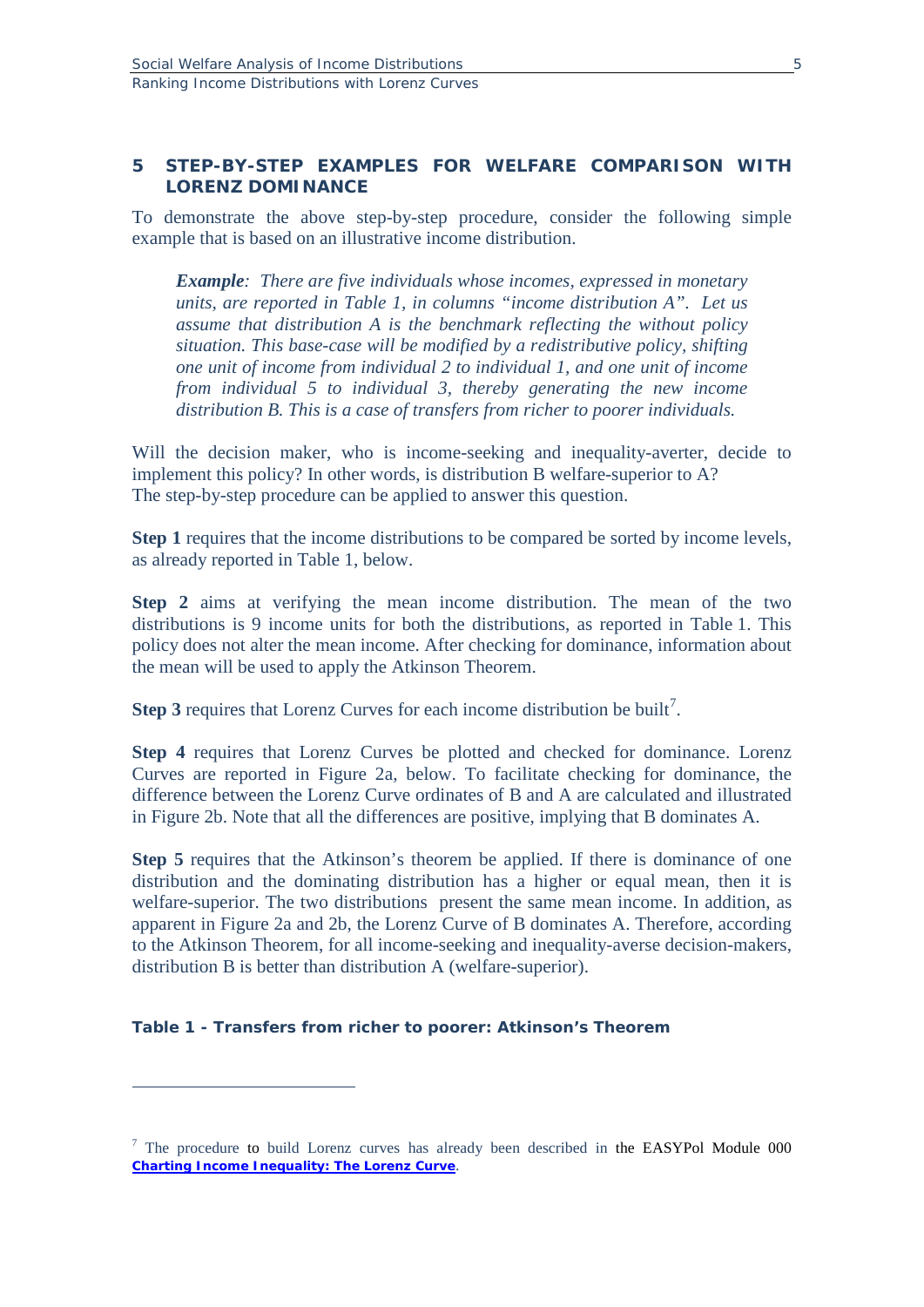| <b>Individuals</b> |           | <b>Distribution A</b> | <b>Distribution B</b> | <b>Differences B-A</b> |            |
|--------------------|-----------|-----------------------|-----------------------|------------------------|------------|
|                    | Income(Y) | Cum.share Y%          | Income                | Cum.share Y%           | Cum.Share% |
|                    | 3.0       | 6.7%                  |                       | 6.7%                   | $0.0\%$    |
| 2                  | 6.0       | 20.0%                 |                       | 22.2%                  | 2.2%       |
| 3                  | 9.0       | 40.0%                 |                       | 44.4%                  | 4.4%       |
| 4                  | 12.0      | 66.7%                 |                       | 68.9%                  | 2.2%       |
| 5                  | 15.0      | 100.0%                | 14                    | 100.0%                 | $0.0\%$    |
| Total income       | 45.0      |                       | 45.0                  |                        | 0.0        |
| Mean income        | 9.0       |                       | 9.0                   |                        | 0.0        |
|                    |           |                       |                       |                        |            |





In general, distributions obtained by transferring income from richer to poorer, without altering the mean income, as in the above case, will generate Lorenz dominating distributions. This implies, for the Atkinson Theorem, that they are welfare-superior, assuming that the decision-maker is income-seeking and inequality-averse.

#### **6 FURTHER EXAMPLES OF WELFARE COMPARISONS**

In addition to transfers from richer to poorer, as illustrated above, and, to further illustrate the Atkinson Theorem, consider the following examples, where two other possible policy scenarios are analysed: a) transfers from poorer to richer; b) additional income accruing to selected individuals.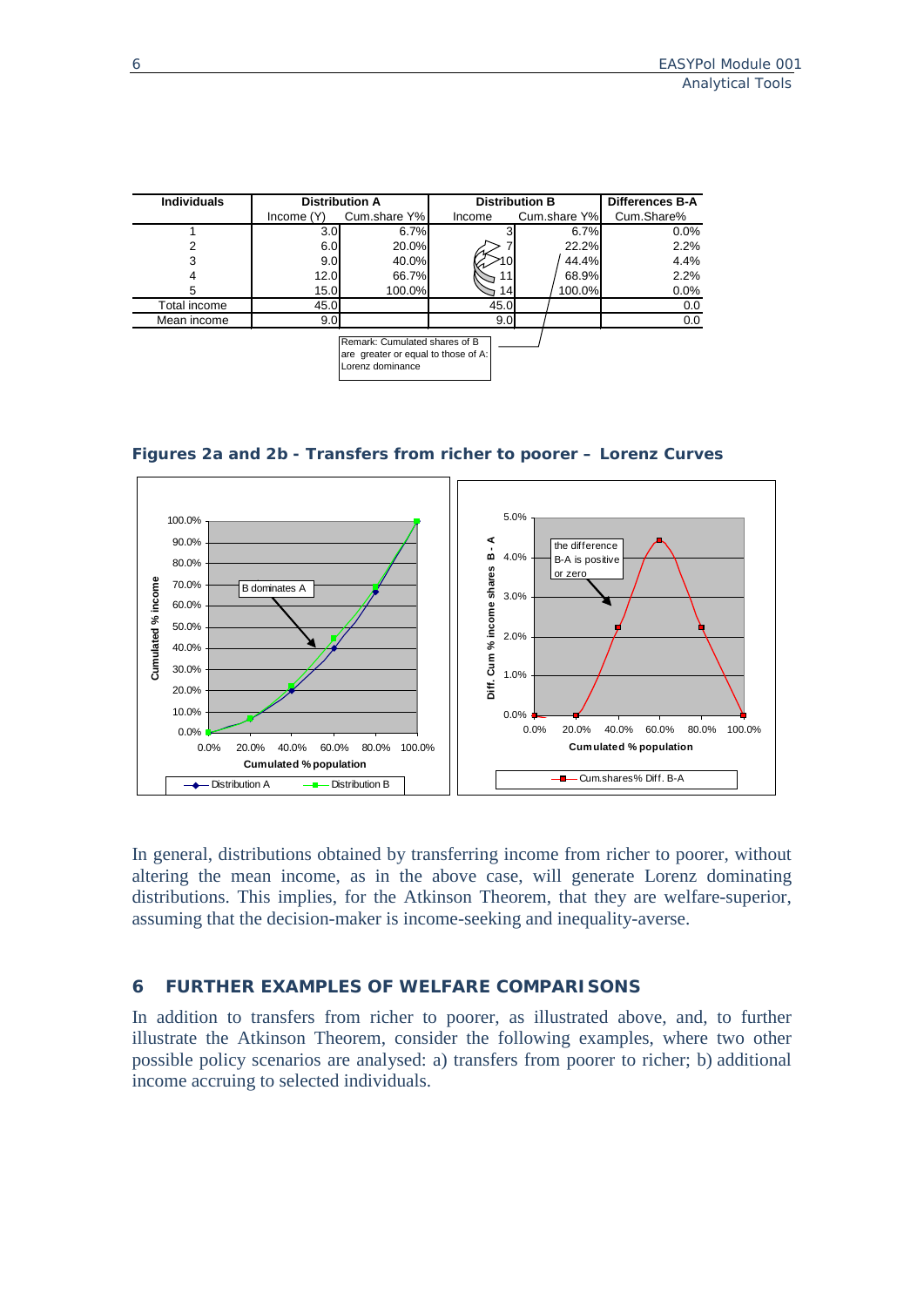#### **a. Transfers from poorer to richer**

Table 2 and Figure 3, below, report two cases of transfers from poorer to richer. Distribution D is derived from distribution A, by shifting one unit of income from individual 2 to individual 3, as indicated by the arrow. Note, that the cumulated share of income at the income level of individual 2 is lower than in A. This leads to Lorenz dominance of A over D, as plotted in Figure 3a. The Atkinson Theorem enables us to conclude that A is better than D on welfare grounds, assuming that income-seeking and inequality-averse decision–makers reject transfers from poorer to richer.

**Table 2 - Lorenz dominance and transfers from poorer to richer**

| <b>Individuals</b> | <b>Distribution A</b> |                         | <b>Distribution D</b> |  |                     | <b>Distribution E</b>                                                                          |  |                      |
|--------------------|-----------------------|-------------------------|-----------------------|--|---------------------|------------------------------------------------------------------------------------------------|--|----------------------|
|                    | Income (Y)            | Cum.share Y% Income (Y) |                       |  | Cum.share Y% Income |                                                                                                |  | Cum.share Y%         |
|                    |                       | 6.7%                    |                       |  | 6.7%                |                                                                                                |  | 4.4%                 |
| 2                  | 6                     | 20.0%                   | 5                     |  | 17.8%               |                                                                                                |  | $\rightarrow 20.0\%$ |
|                    |                       | 40.0%                   | 10                    |  | 40.0%               | 9                                                                                              |  | 40.0%                |
|                    | 12 <sub>1</sub>       | 66.7%                   | 12                    |  | 66.7%               | 13                                                                                             |  | 68.9%                |
| 5                  | 15 <sub>l</sub>       | 100.0%                  | 15                    |  | 100.0%              | 14                                                                                             |  | 100.0%               |
| Total income       | 45                    |                         | 45                    |  |                     | 45.0                                                                                           |  |                      |
| Mean income        | 9.0                   |                         | 9.0                   |  |                     | 9.0                                                                                            |  |                      |
|                    |                       |                         |                       |  | linferioritv        | Remark: Cumulated shares of D II<br>and E at these points are lower<br>than those of A: Lorenz |  |                      |

# **b. Mixed transfers**

As a second example, see distribution E, derived from A, transferring one unit of income from individual 2 to individual 4 (poorer to richer) and one unit of income from individual 5 to individual 2 (richer to poorer). In this case, the Lorenz Curves of A and E cross each other (see Figure 3b). Therefore, the Atkinson's Theorem cannot be used to define which distribution is better on welfare grounds.

# **Figures 3a and 3b - Transfers from poorer to richer and mixed transfers: Lorenz Curves**

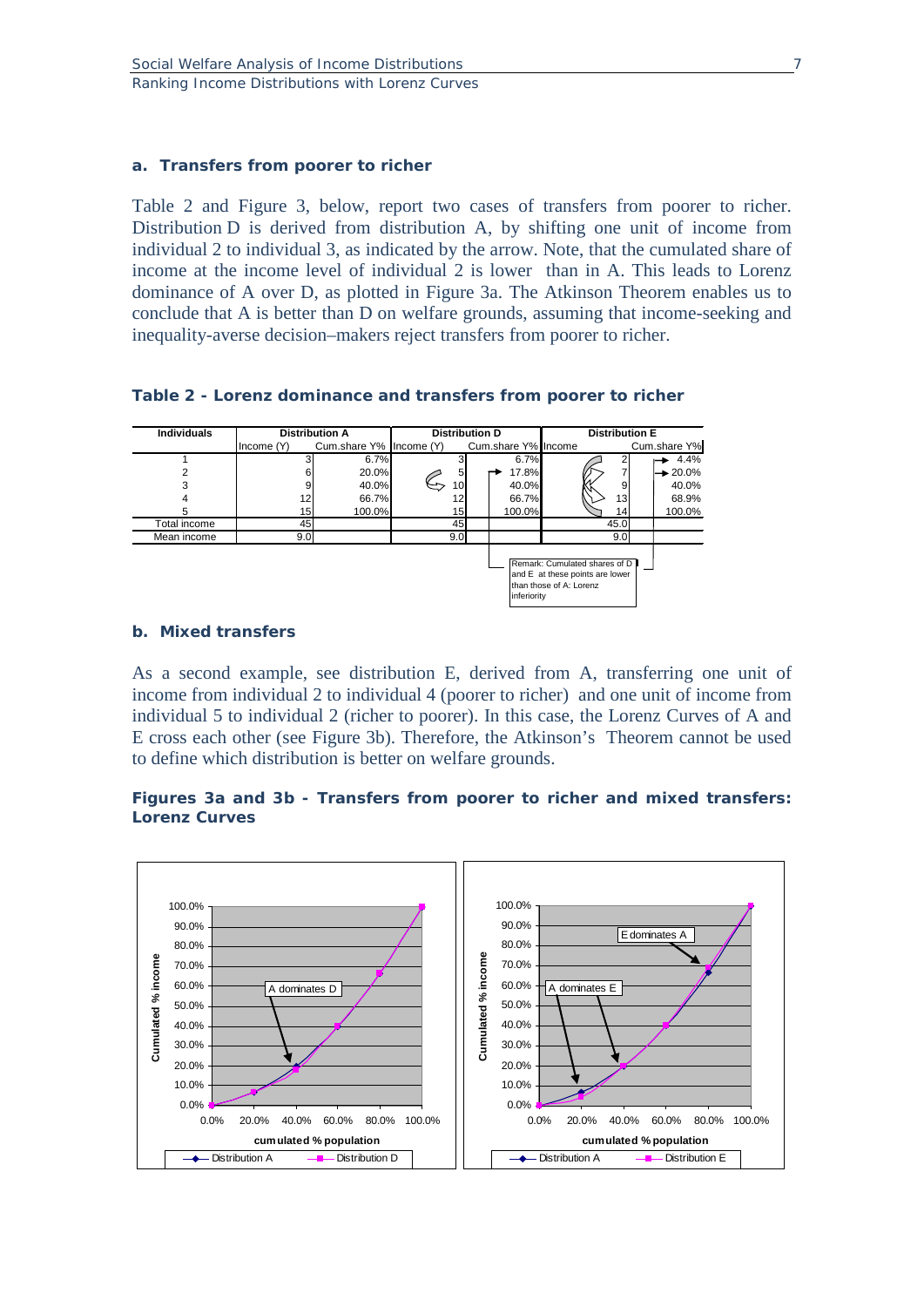## **c. Additional income accruing to selected individuals**

Consider the following examples, illustrated in Table 3, below. Starting from distribution A, distribution F is generated giving two additional income units to individual 2. Nobody is worse off, in absolute terms, because all the other incomes are left unchanged. In addition, the mean income has increased, from 9 to 9.4 monetary units. Yet, Atkinson's theorem does not allow any welfare comparison between distributions A and F, because there is no Lorenz dominance (Lorenz Curves cross each other, see Figure 4a), below. In this case, Lorenz Curves fail to provide a conclusive answer on welfare superiority of one distribution with respect to the other.

Whereas, in distribution G, additional income is accrued to the poorest individual. Thanks to the Lorenz dominance of G over A, as apparent in Figure 4b, below, the Atkinson Theorem enables us to state that, for an income-seeking and inequality-averse decision maker, this additional income is a welfare improvement.

| Table 3 - Lorenz dominance and accruals of additional incomes |  |
|---------------------------------------------------------------|--|
|---------------------------------------------------------------|--|

| <b>Individuals</b>                                                                                                                                                 | <b>Distribution A</b> |                         | <b>Distribution F</b> |  |                     | <b>Distribution G</b> |              |  |
|--------------------------------------------------------------------------------------------------------------------------------------------------------------------|-----------------------|-------------------------|-----------------------|--|---------------------|-----------------------|--------------|--|
|                                                                                                                                                                    | Income (Y)            | Cum.share Y% Income (Y) |                       |  | Cum.share Y% Income |                       | Cum.share Y% |  |
|                                                                                                                                                                    |                       | 6.7%                    |                       |  | 6.4%                |                       | 10.6%        |  |
|                                                                                                                                                                    |                       | 20.0%                   | 6                     |  | 19.1%               |                       | 23.4%        |  |
|                                                                                                                                                                    |                       | 40.0%                   | 11                    |  | 42.6%               |                       | 42.6%        |  |
|                                                                                                                                                                    | 12 <sub>1</sub>       | 66.7%                   |                       |  | 68.1%               | 12                    | 68.1%        |  |
| 5                                                                                                                                                                  | 15                    | 100.0%                  | 15 <sub>l</sub>       |  | 100.0%              | 15                    | 100.0%       |  |
| Total income                                                                                                                                                       | 45                    |                         | 47                    |  |                     | 47.0                  |              |  |
| Mean income                                                                                                                                                        | 9.0                   |                         | 9.4                   |  |                     | 9.4                   |              |  |
| Remark: cumulated income shares below the<br>level of income increased are lower than in A.<br>Those equal or above are greater. Lorenz<br>curves therefore cross. |                       |                         |                       |  |                     |                       |              |  |



**Figure 4 - Accrual of additional incomes to selected individuals: Lorenz Curves**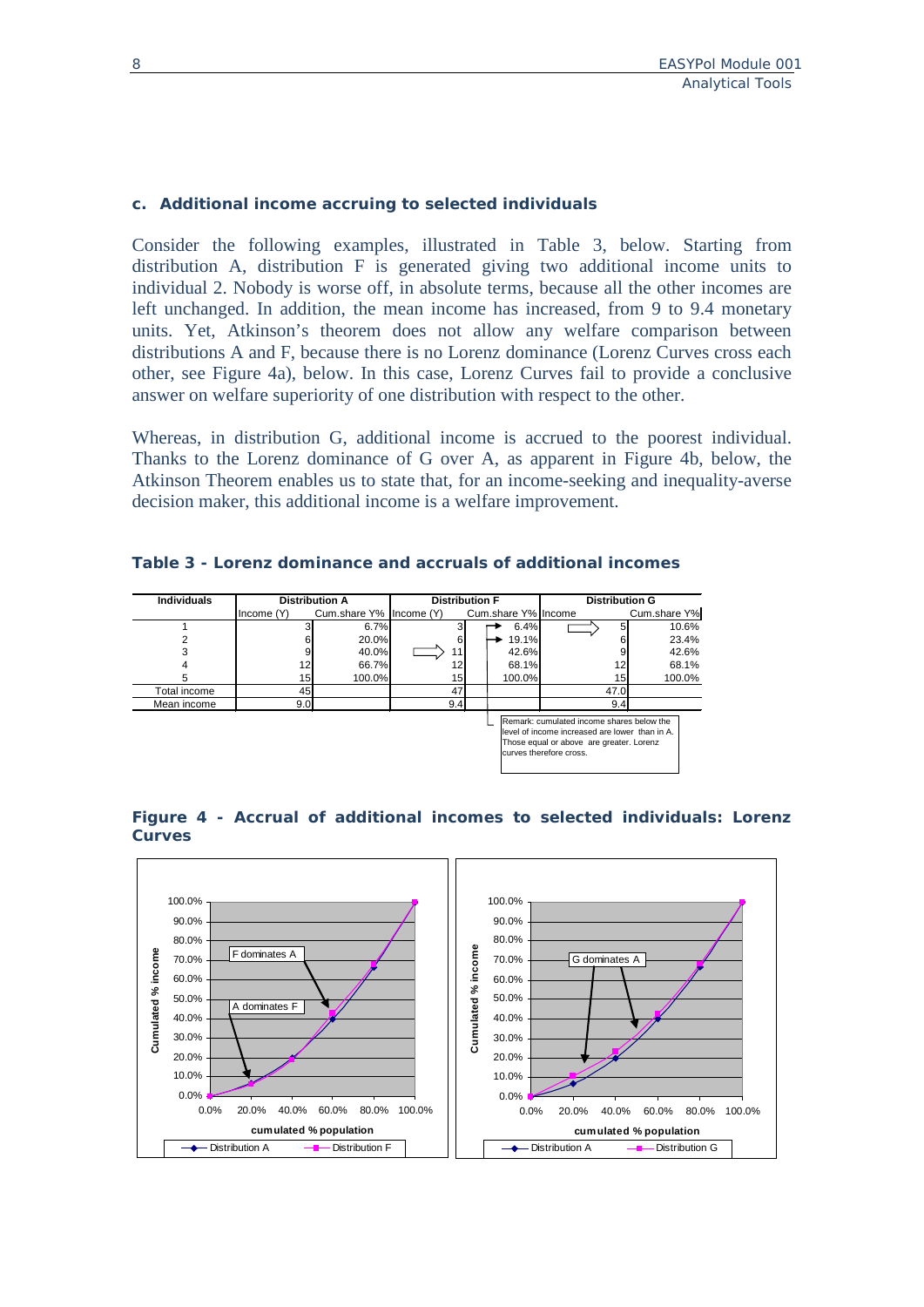# **7 SYNTHESIS AND CONCLUSIONS**

The basic result of this module is that Lorenz Curves are a powerful tool for ranking welfare of different income distributions. However, unlike the case of the complete specification of a SWF, Lorenz Curves may give a «partial ordering», i.e. they may fail to fully rank a set of distributions because, in some cases, i.e. when either Lorenz Curves cross or the dominating distribution has a lower mean, it is not possible to reach any conclusive judgment. In many circumstances, when Lorenz Curves fail to provide a conclusive answer, "Generalised Lorenz Curves" can succeed<sup>[8](#page-11-0)</sup>.

Table 4, below, summarises all the results achieved so far, highlighting all outcomes deriving from the combination of the types of relationship between curves and mean incomes of the distribution observed.

#### **Table 4 - Distributional dominance and welfare ranking**

|   | Type of relation        | Mean Income                                                   | Outcome     | <b>Restrictions</b>  | <b>Notes</b> |
|---|-------------------------|---------------------------------------------------------------|-------------|----------------------|--------------|
|   | L(Y) > L(X)             | Y=X                                                           | W(Y) > W(X) | $Wi > 0$ ; $Wi' < 0$ |              |
| 2 | L(Y) > L(X)             | Y>X                                                           | W(Y) > W(X) | Wi'>0; Wi"< 0        |              |
| 3 | L(Y) > L(X)             | Y <x< td=""><td>cannot say</td><td></td><td>Need GL</td></x<> | cannot say  |                      | Need GL      |
| 4 | $L(Y)$ and $L(X)$ cross | Y <x< td=""><td>cannot say</td><td></td><td>Need GL</td></x<> | cannot say  |                      | Need GL      |

#### **Legenda**

 $\overline{a}$ 

 $L(Y)$  = Lorenz Curve of distribution Y  $L(X) =$  Lorenz Curve of distribution X W(Y) = Social Welfare in Y  $W(X)$  = Social Welfare in X Wi' and Wi" = first and second derivative respectively of W w.r.t. income of i-th individual GL = Generalised Lorenz Curves

#### **8 READERS' NOTES**

#### **8.1 Time requirements**

This module and related discussion may take two to three hours to deliver to an audience already familiar with concepts of policy, policy impact simulations, income and income distributions, Lorenz Curves, social welfare and social welfare functions.

<span id="page-11-0"></span><sup>8</sup> These cases are further explored in the EASYPol Module 002 *[Social Welfare Analysis of Income](http://www.fao.org/docs/up/easypol/306/swa_gen_lorenzcurves_002en.pdf)  [Distributions: Ranking Income Distribution with Generalised Lorenz Curves](http://www.fao.org/docs/up/easypol/306/swa_gen_lorenzcurves_002en.pdf)*, and related EASYPol modules.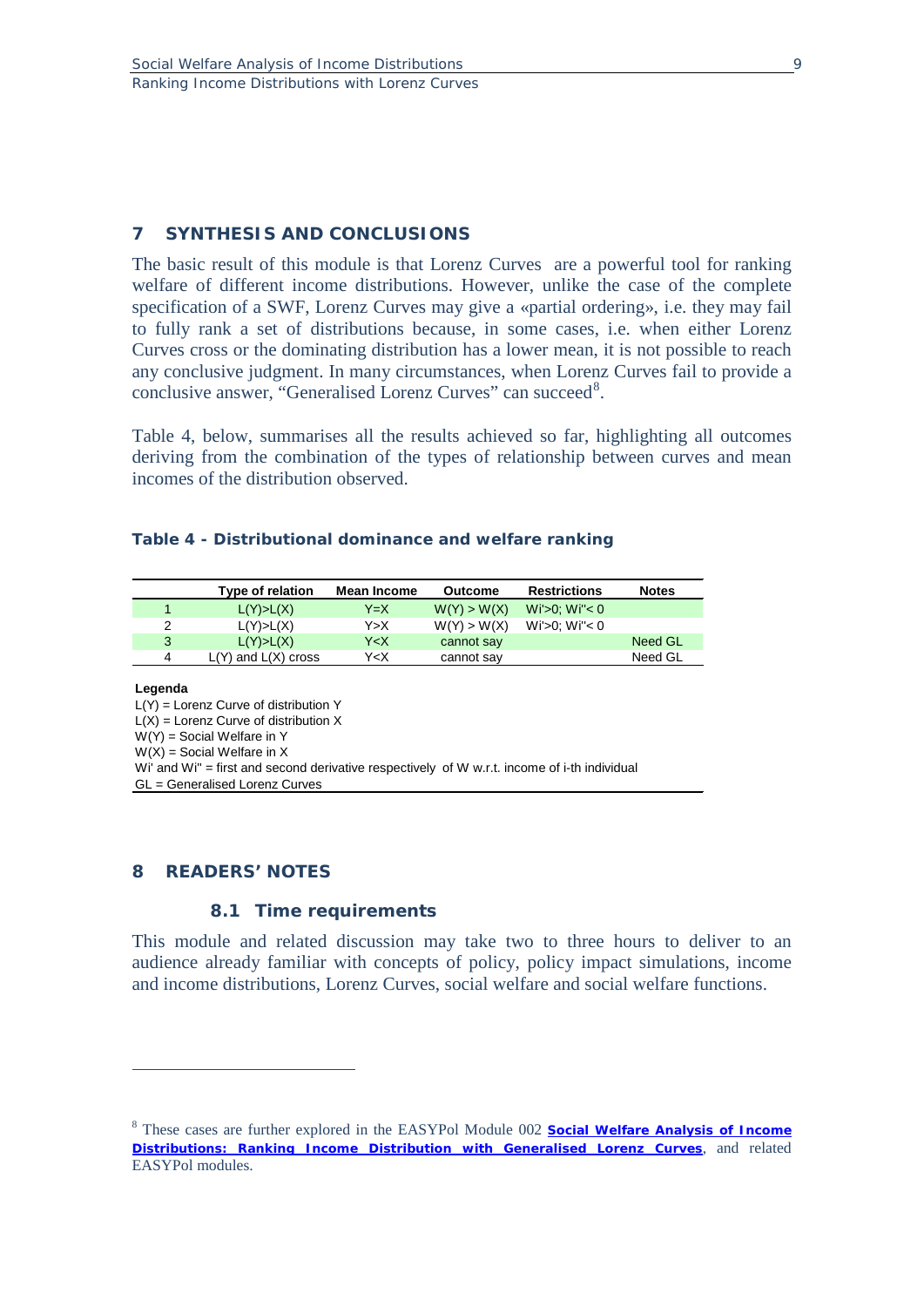# **8.2 Frequently asked questions**

Frequently asked questions include:

- **What is the meaning and role of the preferences of the decision-maker?** i.e., what does it mean that the decision-maker is "inequality averse" and an incomeseeker? It is important in these cases to refer to the shape of the welfare function imposed by the restrictions on its first and second derivatives.
- $\checkmark$  Why do Lorenz Curves fail to rank cases such as the one illustrated in Table 3, distribution F, even if it is apparent that nobody is worse-off? Refer to the fact that Lorenz Curves capture the "shares of income", not income units.
- $\checkmark$  Selected trainees who are not familiar with how to build policy scenarios may not understand how, in practical cases, the "with policy" income distribution is generated, i.e. how to logically link the policy proposal to the new income distribution. In addition, preparation and running exercises slightly more complex than the examples provided in the module with real data must be considered.

# **8.3 EASYPol links**

This module belongs to a set of modules which discuss how to provide normative prescriptions when confronting alternative income distributions, i.e. how to identify the best income distribution in terms of social welfare, in a set of alternative income distributions. It is one of the modules composing the resource package **[Analysis and](http://www.fao.org/easypol/output/browse_by_training_path.asp?Lchain=&id=303&id_cat=303&display=&first=&type=&latestrecords=&pub_id=303&abstr_type=&abstr=&menuitem=&ascdes=&ordenAnt=4&orden=4&boton=1&Direccion=4)  [monitoring of socio-economic impacts of policies.](http://www.fao.org/easypol/output/browse_by_training_path.asp?Lchain=&id=303&id_cat=303&display=&first=&type=&latestrecords=&pub_id=303&abstr_type=&abstr=&menuitem=&ascdes=&ordenAnt=4&orden=4&boton=1&Direccion=4)**

The following EASYPOL modules form a set of materials logically preceding the current module, which can be utilized to strengthen the background of the user:

EASYPol Module 000: *[Charting Income Inequality: The Lorenz Curve](http://www.fao.org/docs/up/easypol/302/charting_income_inequality_000en.pdf)*.

Issues addressed in this module are further expanded in the following modules:

- EASYPol Module 002: *[Social Welfare Analysis of Income Distributions: Ranking](http://www.fao.org/docs/up/easypol/306/swa_gen_lorenzcurves_002en.pdf)  [Income Distribution with Generalised Lorenz Curves](http://www.fao.org/docs/up/easypol/306/swa_gen_lorenzcurves_002en.pdf).*
- EASYPol Module 003: *[Social Welfare Analysis of Income Distributions:Ranking](http://www.fao.org/docs/up/easypol/307/swa_crsgenlc_003en.pdf)  [Income Distribution with Crossing Generalised](http://www.fao.org/docs/up/easypol/307/swa_crsgenlc_003en.pdf) Lorenz Curves.*

A case study presenting the use of Lorenz Curves to rank income distributions in the context an agricultural policy impact simulation exercise with real data is reported in the EASYPol Module 042: *[Inequality and Poverty Impacts of Selected Agricultural](http://www.fao.org/docs/up/easypol/320/paraguay_cs_042en.pdf)  [Policies: The Case of Paraguay.](http://www.fao.org/docs/up/easypol/320/paraguay_cs_042en.pdf)*